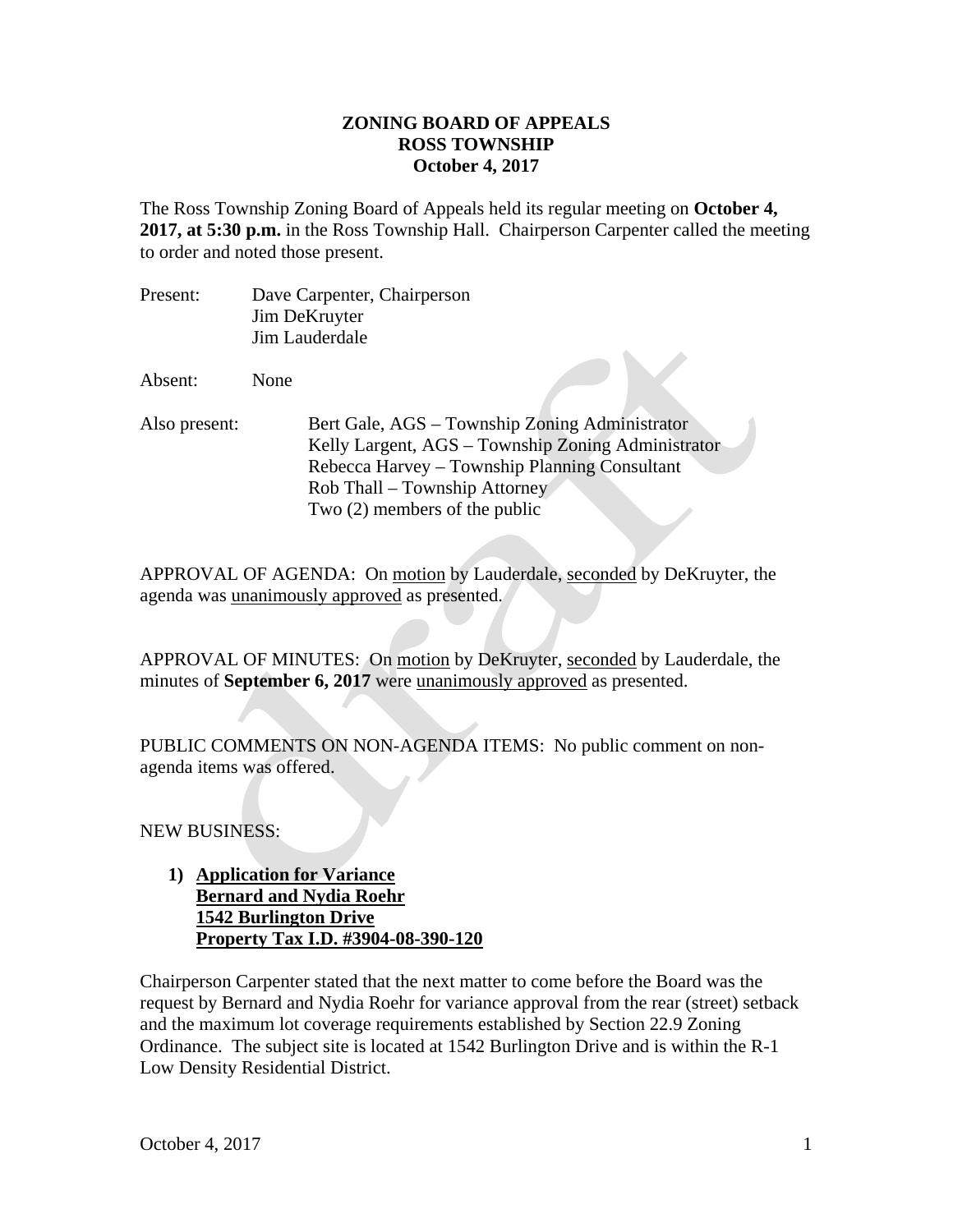Nydia Roehr was present on behalf of the application.

Gale gave an overview of the proposal, noting that the existing dwelling is a lawfully nonconforming building due to lot coverage and setbacks and the subject site is a lawfully nonconforming waterfront lot. He stated that the applicant proposes a 112.5 sq ft (5 ft x 22.2 ft) addition on the west side of the existing house which will constitute an expansion of a nonconforming building and will serve to increase the lot coverage and be located within the required rear setback area.

Gale explained the application of Section 22.9 to the subject site, indicating that the status of the site as a lawful nonconforming waterfront lot allows for a reduction in the rear (street) setback requirement (Section 22.9 A.2.b.) and an increase in the maximum lot coverage requirement (Section 22.9 B.) in direct proportion to the percentage of reduction of the nonconforming lot area dimensions from the required lot area dimensions. Specifically, the application of Section 22.9 allows for a 20 ft rear (street) setback and a 36.9% lot coverage. He noted that the project proposes a 10 ft rear (street) setback and 47.9% lot coverage, requiring variance approval from Section 22.9.

Gale confirmed that the existing house on the subject site is provided a rear (street) setback of 14.8 ft and the existing lot coverage is 44.32%.

Lauderdale advised that the Planning Commission considered the application at the September 25, 2017 meeting and granted special land use permit/site plan approval for the proposed expansion of a nonconforming building subject to 1) variance approval from the maximum lot coverage and rear setback standards by the Zoning Board of Appeals; and 2) the inclusion of eaves/gutters along the west side of the roof of the addition to prevent storm water runoff onto the property adjacent to the west.

Attorney Thall noted that the Planning Commission considered the entire building proposal (ie. the proposed reduction of the building encroachment on the eastern boundary) in review of the requested special land use permit to expand a nonconforming building. He stated that the ZBA will consider only the proposed rear setback and lot coverage in review of the requested dimensional variances.

In response to Board questions, Gale explained that three (3) building scenarios (Scenarios A, B, & C) had initially been presented to the Planning Commission and that Scenario C had ultimately received approval. He stated that Scenario C was not a part of the original ZBA application but that the site plan dated September 18, 2017 that included all three (3) scenarios was recently provided electronically to the ZBA and is available at the meeting in hard copy.

DeKruyter noted that the existing 'stone parking area' shown on the site plan is located within the road right-of-way. Attorney Thall stated that the referenced parking area is existing and is not currently under review.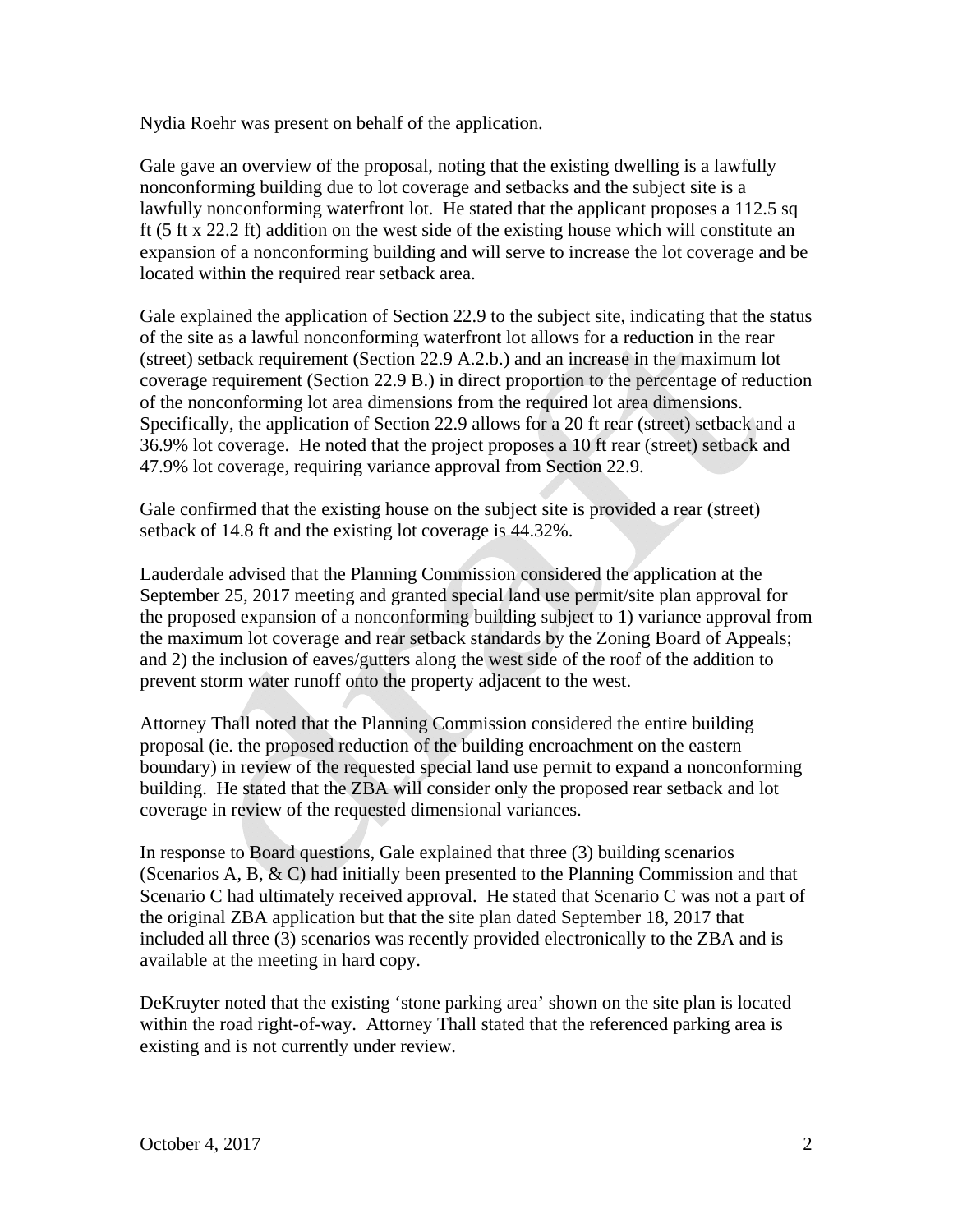Chairperson Carpenter referenced two (2) letters received from neighboring property owners in support of the requested variances.

No further public comment was offered on the matter. The public comment portion of the public hearing was closed.

Chairperson Carpenter then led the Board through a review of the variance criteria set forth in Section 23.8 A. The following findings were noted:

- #1 Residential use of the subject property is proposed to continue and is permitted within the R-1 District.
- #2 The subject site is currently occupied as a lawful nonconforming lot. A denial of the requested variances will not prevent reasonable use of the property.
- #3 In determining substantial justice, a review of the surrounding area was conducted. The following was noted: the proposed rear setback of 10 ft is consistent with rear setbacks on adjacent and area lots; the proposed rear setback will not increase the existing rear setback nonconformity; the proposed lot coverage of 47.9% is consistent with the lot coverage patterns present in the Burlington neighborhood; the proposed addition is minimal and complies with the side setback requirement; the wood line along the west property line will mitigate impacts from the building addition. Reference was also made to the support expressed by the neighbors of the project site.
- #4 The situations preventing compliance are not related to any unique physical circumstances of the property but rather to the proposed location of the addition and ownership design objectives.
- #5 The proposed construction is at the discretion of the applicant and is a self-created hardship.
- #6 The intents of the rear (street) setback and lot coverage requirements were referenced and the following was noted: the existing rear building separation/setback situation on the site will not be decreased; the proposed building location will not negatively impact safety nor reduce the existing parking for the site; the proposed addition is small and will not negatively impact visual open space on the site consistent with lot coverage objectives;

It was also noted that the addition is entirely located on the west side of the site and that compliance with the side setback requirement; the presence of an existing wood line along the west boundary; and the storm water measures proposed along the west side of the addition further indicate consistency with the intent of the Ordinance.